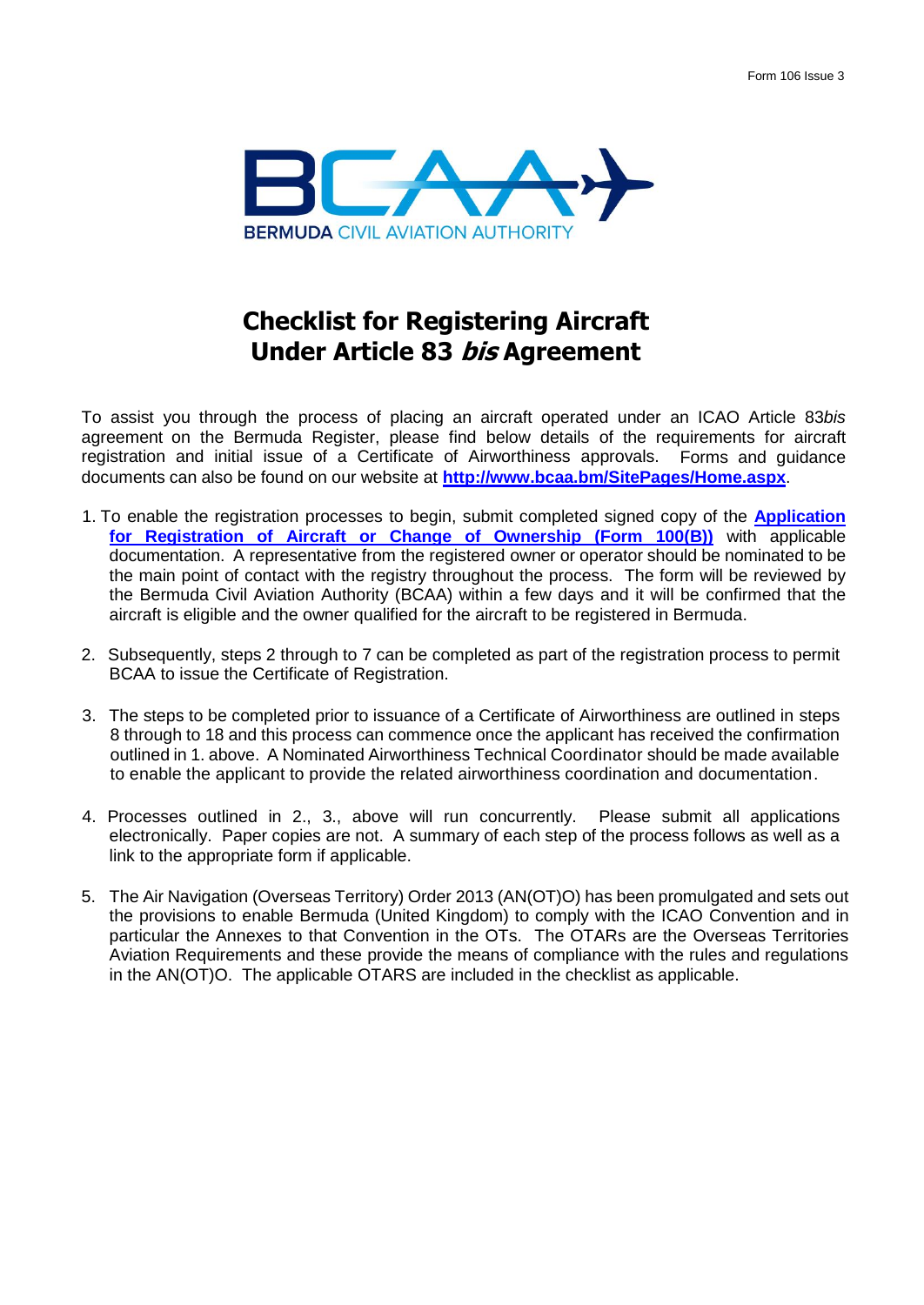## **Checklist**

| <b>BCAA Initial Application Stage</b>                               |   |                                                                                                                                                                                                                                                                                                                                                                                                                                                                                                                                                                                                                                |  |
|---------------------------------------------------------------------|---|--------------------------------------------------------------------------------------------------------------------------------------------------------------------------------------------------------------------------------------------------------------------------------------------------------------------------------------------------------------------------------------------------------------------------------------------------------------------------------------------------------------------------------------------------------------------------------------------------------------------------------|--|
| 1                                                                   | П | <b>Application for Registration of Aircraft or Change of Ownership (Form 100B)</b><br>Once the Form 100B has been completed, BCAA will be able to confirm to the applicant that the<br>aircraft is eligible and the person or corporation qualified to have an aircraft registered in<br>Bermuda. If an applicant would require special marks they should make the request when<br>submitting the Form 100B.                                                                                                                                                                                                                   |  |
| Prior to Issue of a Certificate of Registration - Reference OTAR 47 |   |                                                                                                                                                                                                                                                                                                                                                                                                                                                                                                                                                                                                                                |  |
| $\overline{2}$                                                      | п | <b>Power of Attorney (if applicable)</b><br>Required if a person or persons will be signing applications on behalf of the registered owner of the<br>aircraft.                                                                                                                                                                                                                                                                                                                                                                                                                                                                 |  |
| 3                                                                   | П | Affidavit or Certified True Copies of the Bill of Sale (Proof of Ownership) AND/OR<br>Lease Agreement where the registered owner is a Charterer by Demise.                                                                                                                                                                                                                                                                                                                                                                                                                                                                     |  |
| 4                                                                   | П | Certified True Copies of the Certificate of Incorporation and List of Company Directors.                                                                                                                                                                                                                                                                                                                                                                                                                                                                                                                                       |  |
| 5                                                                   | П | <b>Priority Mortgage (if applicable)</b><br>Once accepted the Priority Notice is valid for fourteen working days. To maintain priority, the<br>contemplated mortgage must be made and entered in the Mortgage Register or further Priority<br>Notice entered within the fourteen day period.                                                                                                                                                                                                                                                                                                                                   |  |
| 6                                                                   | П | Deregistration Notice OR Certificate of Non-Registration document received from the<br>previous State of Registry.                                                                                                                                                                                                                                                                                                                                                                                                                                                                                                             |  |
| 7                                                                   | □ | <b>Certificate of Registration is issued</b>                                                                                                                                                                                                                                                                                                                                                                                                                                                                                                                                                                                   |  |
| 8                                                                   | □ | <b>Registration of Mortgage (if applicable)</b><br>Once the Mortgage document is received by BCAA an entry will be made on the appropriate<br>Aircraft or Engine Mortgage Register.                                                                                                                                                                                                                                                                                                                                                                                                                                            |  |
|                                                                     |   | Airworthiness Applications and Required Documents - Reference OTAR 21, 36, 39, 43                                                                                                                                                                                                                                                                                                                                                                                                                                                                                                                                              |  |
| 9                                                                   | п | Application for the Issue of a Certificate of Airworthiness Form AW-200                                                                                                                                                                                                                                                                                                                                                                                                                                                                                                                                                        |  |
| 10                                                                  | ш | <b>Arrangements for Continued Airworthiness Management</b><br>The holder of an air operator's certificate or the owner or operator of an aircraft above 2,700 kg<br>MTOW must have arrangements for continued airworthiness management. The Continued<br>Airworthiness Management Organisation (CAMO) must be BCAA approved under the<br>requirements of OTAR 39 Subpart E. The operator may seek approval themselves or contract a<br>separate CAMO. The operator should make arrangements for the management of their aircraft<br>in the early stages of the registration process and inform the BCAA of those arrangements. |  |